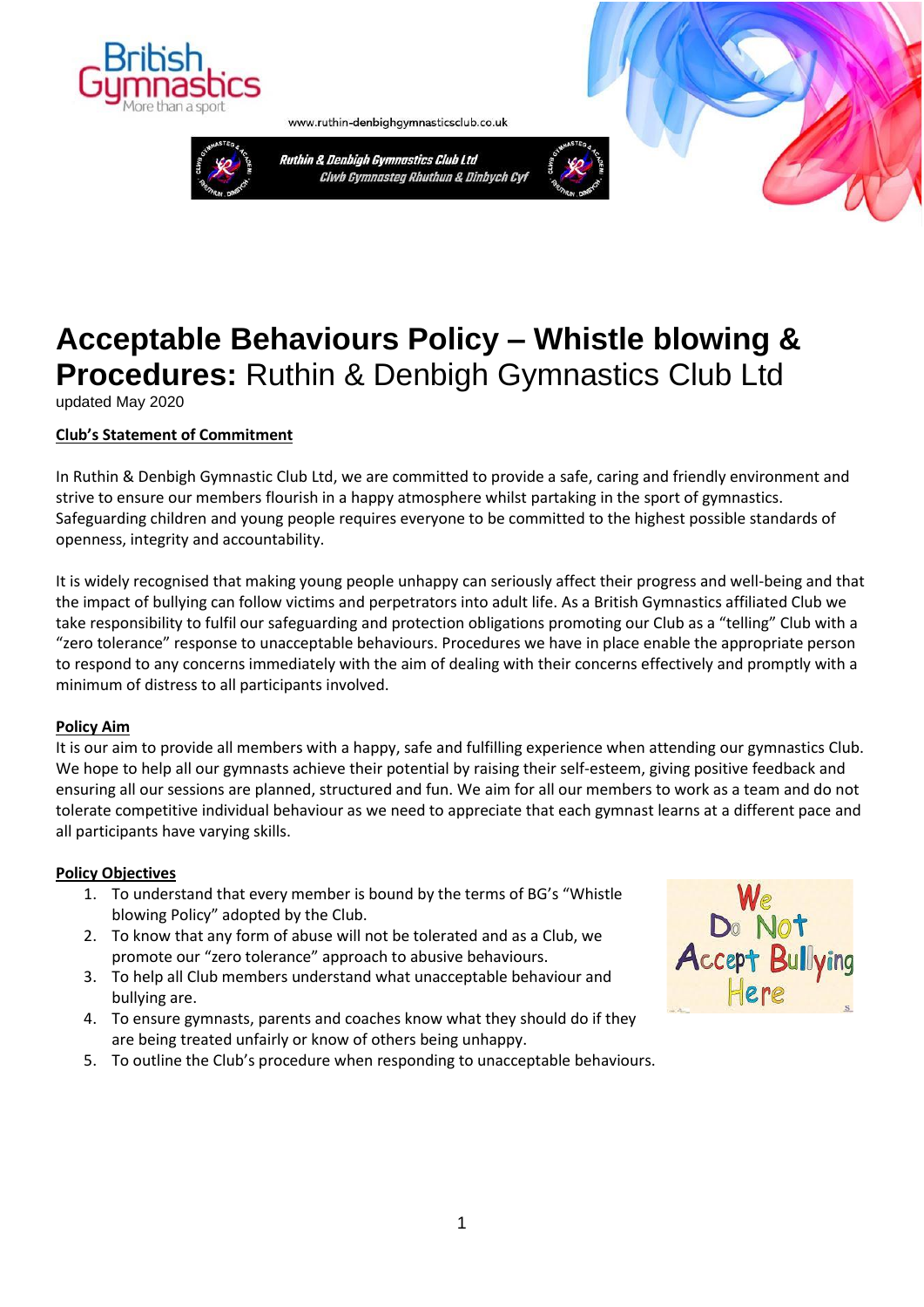



www.ruthin-denbighgymnasticsclub.co.uk

Ruthin & Denbigh Gymnastics Club Ltd Clwb Gymnasteg Rhuthun & Dinbych Cyf





# **1. Whistle blowing**

Our Club is a telling Club. This means that if anyone is being treated unfairly or cruelly or is aware of this occurring to someone else, they are expected to tell a Coach or Welfare Officer, who they know will deal with their concerns effectively and promptly with a minimum of distress to all participants involved.

The term "whistle blowing" is often used in such circumstances to describe the raising of a concern about practices, procedures or conduct of an individual. In a gymnastics context a whistle blower may be:

- $\triangleright$  A coach or official
- $\triangleright$  A gymnast
- $\triangleright$  A parent
- $\triangleright$  A member of the public



BG understands that whistle blowers are often very reluctant to report concerns. Thus, BG recognises that whistleblowers may wish to raise concerns in confidence. In these circumstances, the identity of the whistleblower will be kept confidential. Any subsequent reason why disclosure may be required will be discussed in detail with the whistleblower before any action is taken.

*As an affiliated Club to BG, every member is bound by the terms of the adopted policy of BG "Whistle blowing Policy & Procedures and full details of this policy can be found in the policy download section on the Club's website.* 

# **2. Our Club's "zero tolerance" approach explained**

Our Club has a "zero tolerance" approach when responding to unacceptable behaviours/bullying. Bullying is an antisocial behaviour which will not be tolerated in our Club. It undermines confidence, self-esteem and the right to a feeling of 'positive well-being' as a member of our Club and can lead to a lack of concentration, depression and in some cases leaving the Club.

# **3. Unacceptable behaviours**

There are many different types of bullying, but the main four are:

- $\triangleright$  Physical hitting, kicking, taking or hiding belongings including money
- $\triangleright$  Verbal name calling, teasing, insulting, writing unkind notes
- $\triangleright$  Emotional being unfriendly, excluding, tormenting, spreading rumours, looks
- $\triangleright$  Cyber posting negative personal comments and demeaning others online

*As an affiliated Club to BG, every member is bound by the terms of the adopted policy of BG "Anti-Bullying and Abuse Policy and Procedures" and full details of this policy can be found in the policy download section on the Club's website.* 

# **What bullying is NOT**

What bullying is NOT also requires definition as this needs to be dealt with differently i.e. one-off incidents or unintentional hurt. These incidents should be dealt with in line with an educational route (Club's procedure when responding to unacceptable behaviours option 1 & 2). Many alleged bullying incidents turn out to be disagreements and pro-active strategies to educate members about the nature of bullying complimented with strategies to help members resolve disagreements is a priority in this instance. The intent to bully is the important distinction.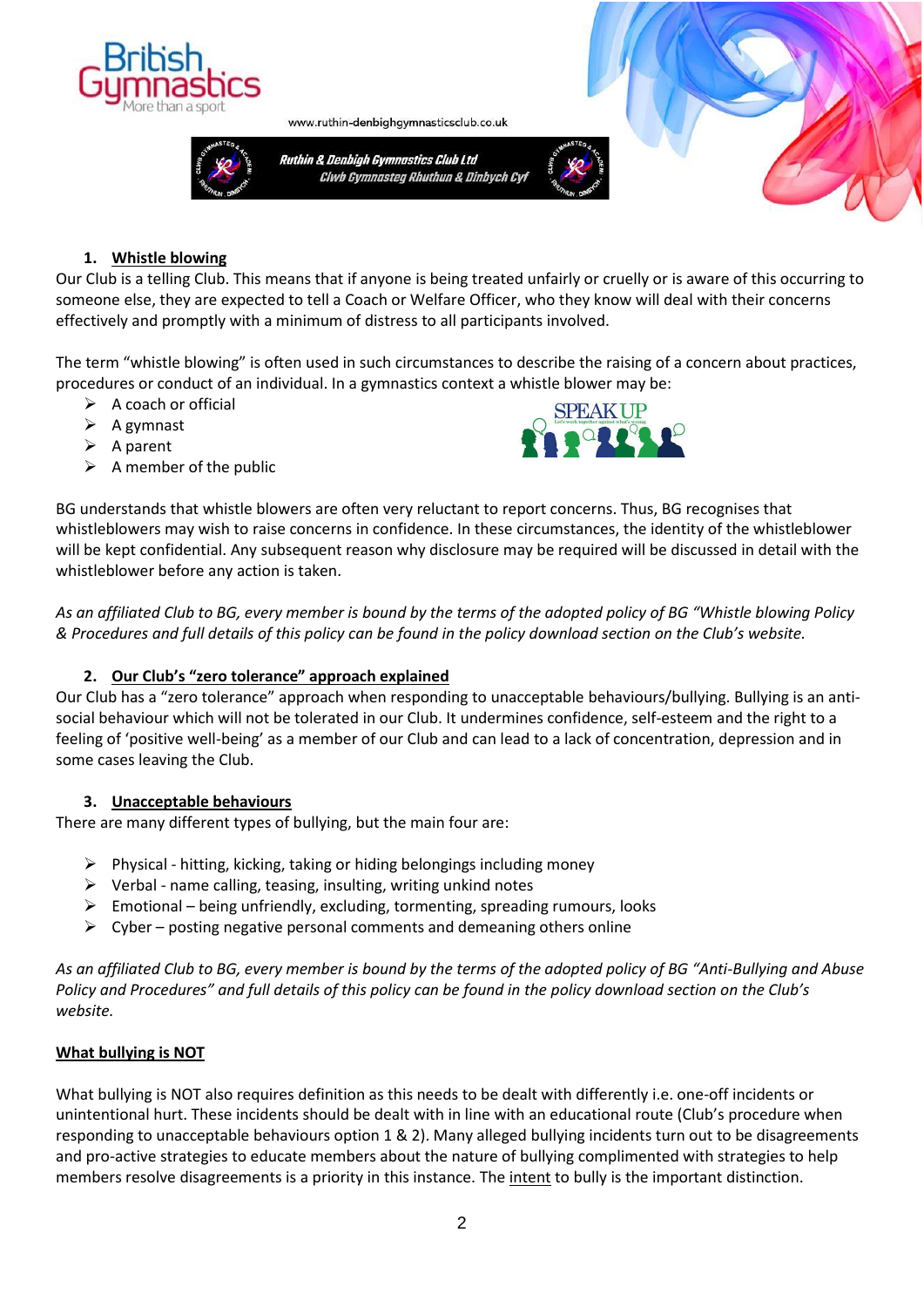

Ruthin & Denbigh Gymnastics Club Ltd Clwb Gymnasteg Rhuthun & Dinbych Cyf

www.ruthin-denbighgymnasticsclub.co.uk





## **What is bullying? – more information**

Bullying and harassment occurs where repeated deliberate actions by one or more people cause hurt to an individual or group and where it is difficult for the bullied person(s) to prevent or deal with this persons actions.

'Kidscape' (www.kidscape.org.uk), a UK charity established specifically to prevent bullying and child sexual abuse, defines bullying as the use of aggression with the intention of hurting another person that results in pain and distress to the victim. It splits bullying into the following categories:

- ➢ **Emotional**  being unfriendly, excluding, tormenting (e.g. hiding belongings, threatening gestures)
- ➢ **Physical**  pushing, kicking, hitting, punching or any use of violence
- ➢ **Racist**  racial taunts, graffiti, gestures
- ➢ **Sexual**  unwanted physical contact or sexually abusive comments
- ➢ **Homophobic**  because of, or focusing on the issue of sexuality
- ➢ **Verbal**  name-calling, sarcasm, spreading rumours, teasing
- ➢ **Cyber**  All areas of internet, such as email, social media & internet chat room misuse, mobile threats by text messaging & calls, misuse of associated technology, i.e. camera & video facilities

#### **Bullying can occur between:**

- $\triangleright$  An adult and young person.
- $\triangleright$  A young person and young person.
- $\triangleright$  A parent and their own child.

It is acknowledged that the competitive nature of sport can result in tensions that may lead to bullying but bullying cannot be condoned under any circumstances.

## **Examples of bullying with in gymnastics could be:**

- ➢ A gymnast who intimidates fellow gymnasts i.e. abusive text messages, online messages, other social networking sites
- $\triangleright$  A coach who adopts a win-at-all costs philosophy i.e. shouting, name calling, or ignoring
- $\triangleright$  A parent who pushes too hard i.e. shouting at child
- $\triangleright$  An official who places unfair pressure on a person
- $\triangleright$  Older coaches intimidating younger coaches under the age of 18 years i.e. a senior coach shouting or intimidating an assistant coach

## 4. **How to report your concern and get help?**

4.1 Most concerns and complaints can be resolved informally and rapidly by the Head Coach or Welfare Officer and we encourage such a discussion at registration, or at the end of the session. Alternatively you may telephone or email the Head Coach to raise your concern. If you require a more private area to discuss a matter please advise us of this.

4.2 The Club wishes to resolve all and any concerns/complaints speedily and with the minimum of distress to all participants involved.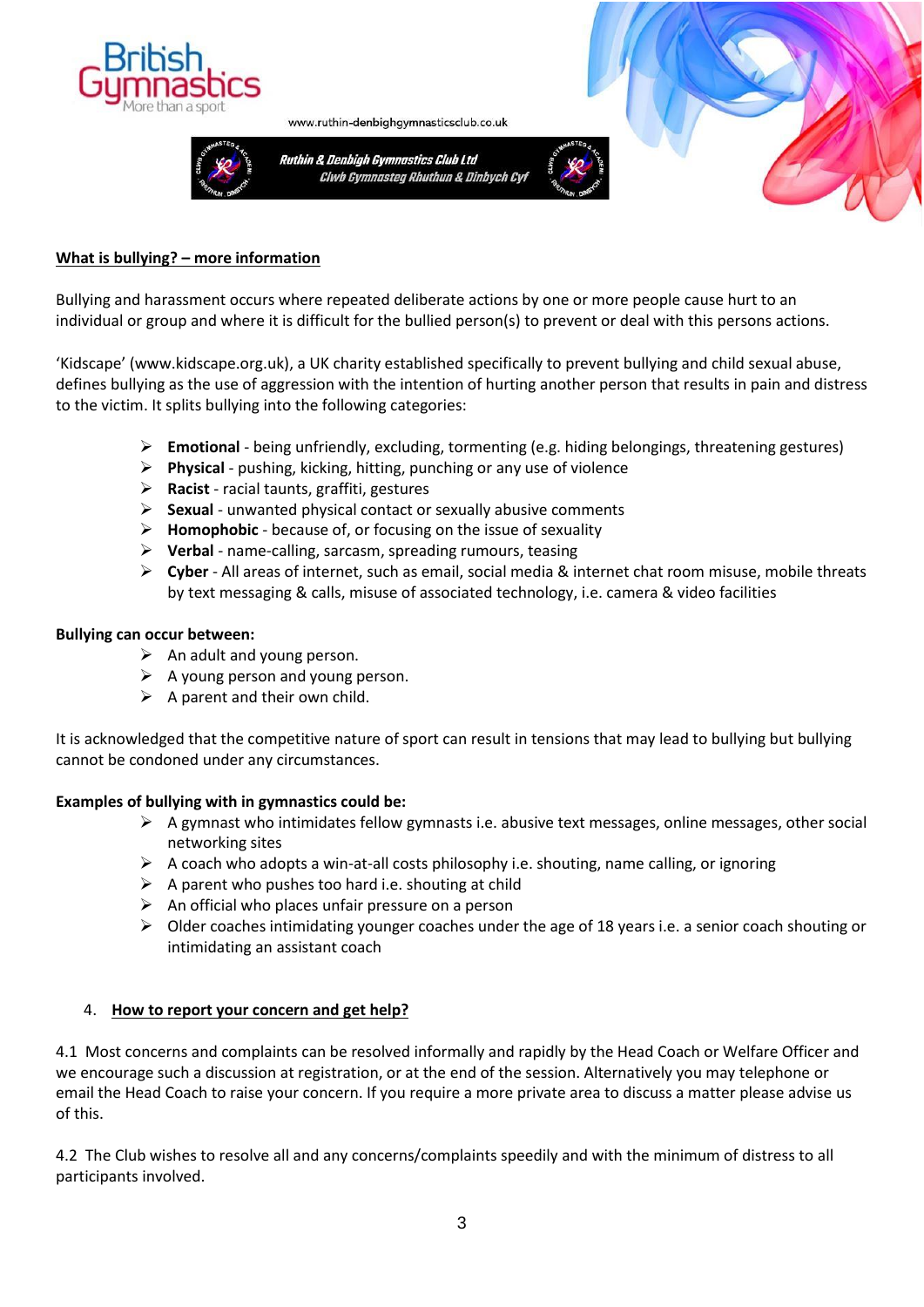



Ruthin & Denbigh Gymnastics Club Ltd Clwb Gymnasteg Rhuthun & Dinbych Cyf

www.ruthin-denbighgymnasticsclub.co.uk



4.3 The Club's "RDGC Ltd Breach of Behaviour Policy – A Procedure to Raise a Concern/Complaint" serves as the good practice guide, to give structure and a course of action in the event of a concern/complaint being raised about a Gymnast, Coach, Official, Volunteer, Parent or Guardian. This document is available to download off the Club's website, or is available on request from the reception in class.

4.4 **Any concerns about the specific Welfare of a child or concerns about allegations of child abuse and staff discipline should be directed to our designated Welfare Officer of the Club who is trained to follow the guidance outlined BG Safeguarding Children Recognising & Responding to Abuse and Poor Practice.** 

**Be Safe Contacts- [Trust your instincts \(Ruthin and Denbigh Gym Club](http://www.ruthin-denbighgymnasticsclub.co.uk/contact-welfare-officer/) Ltd) Welfare Officer(s): Bethan Lindquist Email:Beth\_Madoc-Jones@hotmail.co.uk Tel: 01745 407800** 



# 5. **Club's procedure when responding to unacceptable behaviour**

Anyone becoming aware that a child is being bullied should offer the child reassurance and try to gain the child's trust. The Club's procedure for any coach, leader or volunteer associated with the Club who is approached with a concern of abuse/bullying is to:

- $\triangleright$  Explain that someone in authority may need to be informed and that any disclosure cannot be guaranteed to be kept confidential.
	- $\circ$  Keep accurate records of what happened together with names of those involved and any action taken.
	- o Report suspicions or concerns immediately to the person in charge (Head Coach or Welfare Officer).
- $\triangleright$  Records are to be kept of all incidents of unacceptable behaviours/bullying, anyone reporting a concern should provide as much detail as possible. This could include:
	- o Names of people involved
	- o Other witnesses
	- o Dates of events
	- o Any other relevant documentation

## **Response procedures**

➢ **Option 1** – **Educational chat to whole class** - the Head Coach and/or Welfare Officer will take time out during a training session to talk to the whole class to identify that there are unacceptable behaviours occurring by members of our Club. This will be a general "chat" to reiterate the Club's "zero tolerance" approach and to understand the consequences and effect of their actions.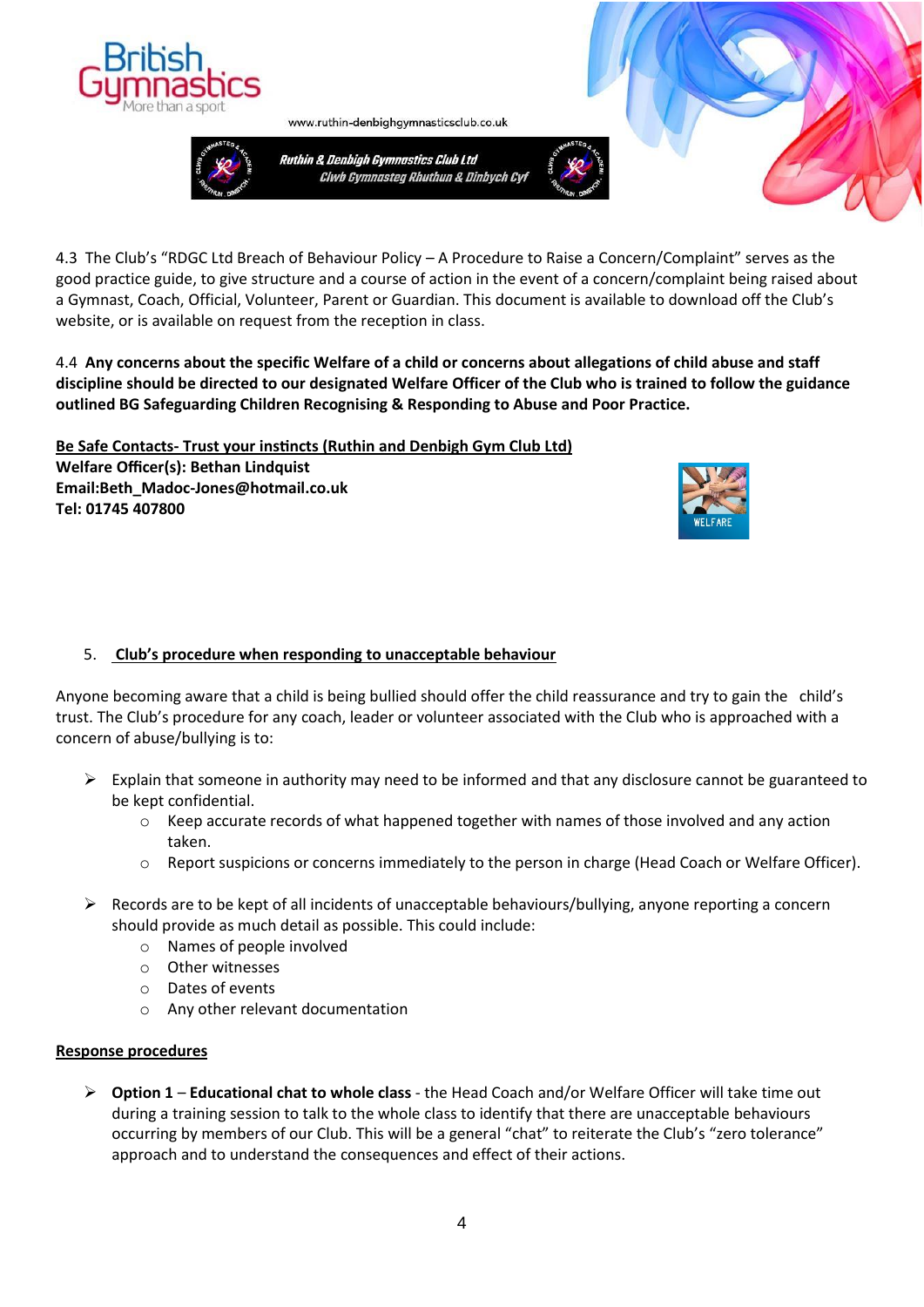



Ruthin & Denbigh Gymnastics Club Ltd Clwb Gymnasteg Rhuthun & Dinbych Cyf

www.ruthin-denbighgymnasticsclub.co.uk





*Should the decision be made to carry out the above options prior to the end of the session the parent will be informed in private of the concern their child has raised and the action taken immediately following the session. We will involve parents and the child in deciding how to monitor the situation.*

- ➢ **Option 3 – We will listen to "both sides"** in private and record information to report to the parents of the children involved. We will involve the parents and children in deciding the outcome and any sanctions which may need to take place to encourage the bully(ies) to change their behaviour. BG offer guidelines when confronting bully(ies)
	- $\circ$  Talk to the bully(ies), explain the situation and try to get the bully(ies) to understand the consequences of their actions.
	- o Seek an apology from the bully(ies) to the victim.
	- o Inform the bully's parents.
	- o Insist that any borrowed items are returned to the victim.
	- o Impose sanctions or disciplinary action if necessary.
	- o Report and record all actions taken.
	- o Provide support for the victim and his/her coach.
	- o Encourage the bully(ies) to change his/her behaviour.
- ➢ **Option 4 -** The clubs procedure to investigate a breach of behaviour will be investigated following the guidance of the **"Managing Behaviour Policy – A procedure to raise a Concern/Complaint".** In cases where bullying continues the management committee has the power to take appropriate action as detailed in this policy.

# **Strategies to Discourage Bullying**

- $\triangleright$  Create an open environment and provide adequate supervision at all times
- $\triangleright$  Encourage children to speak out and share any concerns with the person in charge, the Welfare Officer or other responsible adults through introductory talks with the Welfare Officer present.
- $\triangleright$  Proactively hold group talks/workshops to highlight different aspects of bullying
- $\triangleright$  Invite outside agencies in the training sessions or Club's activity days to highlight different aspects of bullying
- $\triangleright$  Take all signs or allegations of possible bullying seriously.

# **Supporting bullied children**

- $\triangleright$  Children who have been bullied will often need support from Club officers to deal with the impact of bullying. This may include having a specific person to whom concerns can be raised in specific situation or providing a named senior gymnast as a "buddy".
- $\triangleright$  They will need support external to the Club from parents, other relatives and sometimes school teachers.
- $\triangleright$  The Club may consider holding a reconciliation meeting to help address the issues between the bully and the bullied young person.